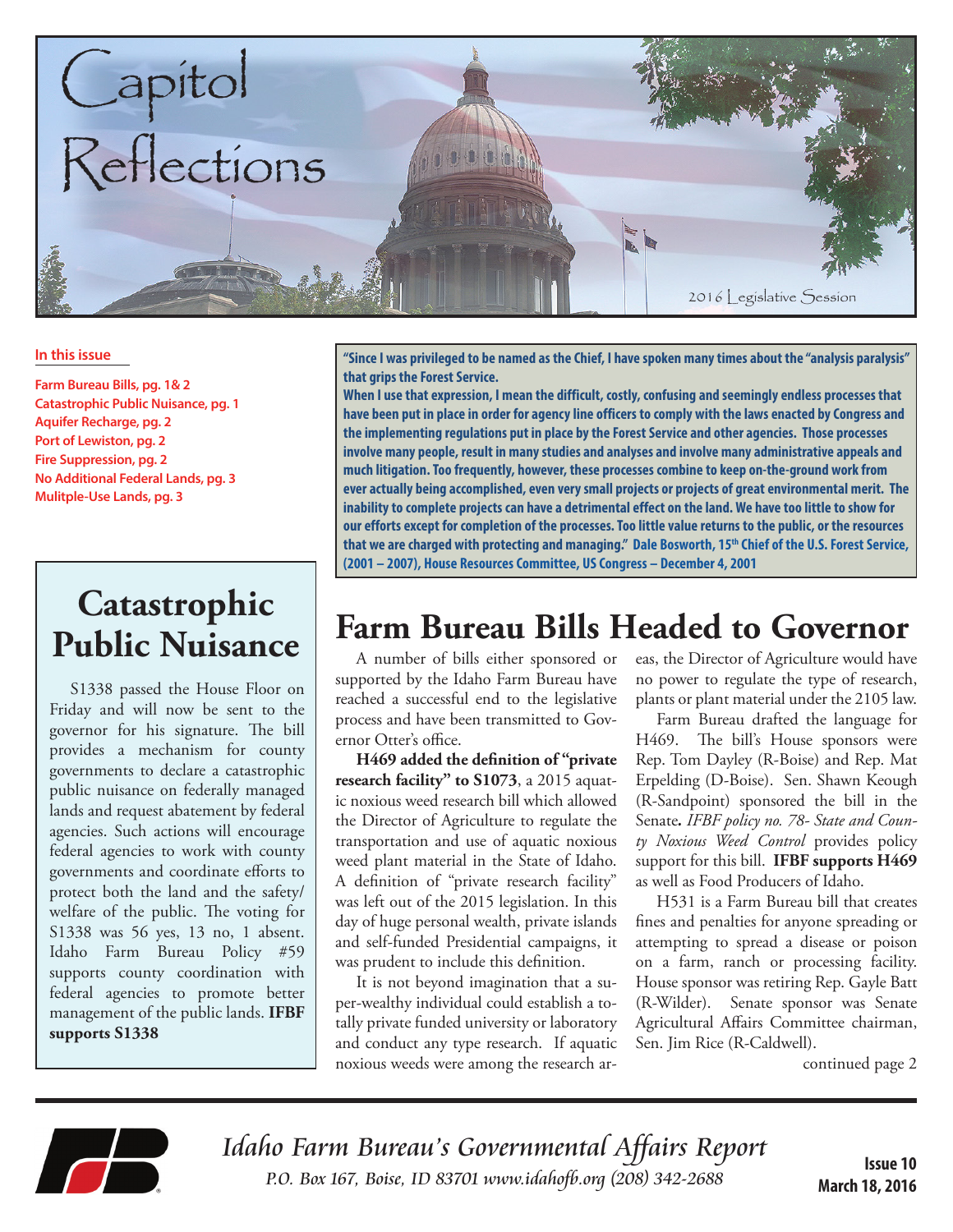### **FB Bills**

continued from page 1

Several years ago legislation was passed which provided aquaculture operations protection from certain criminal acts or attempted acts. H531 was written to provide similar protection for agriculture facilities and operations. Right to Farm Act definitions for ag facilities and operations were used in the bill to provide consistency with other Idaho law.

Processors were included in the Right to Farm Act a number of years ago when a now-defunct Nampa computer manufacturer complained about the odor from the nearby Amalgamated Sugar Company plant. Maximum fines and penalties are established by the legislation and are the same that appear in other code sections. Normal agriculture practices which could be construed as behavior prohibited by H531 are permissible with the knowledge and consent of the owner; chemical application, live virus vaccinations, etc. The bill does not preclude civil action by injured parties, allows restitution and provides consumer protection**.** H531 is consistent with Idaho Farm Bureau policy #19 Bioterrorism. **IFBF supports H531**  as well as Northwest Food Processors Association, Food Producers of Idaho and IACI (Idaho Association of Commerce and Industry).

Senate Transportation Chairman, Sen. Bert Brackett (R-Rogerson) sponsored S1229, the final piece of legislation needed to allow 129,000-pound trucks on Idaho's federal highways.The bill is the culmination of 20 years' effort by a number of interests to allow 129,000-pound trucks on designated Idaho roads and includes I-15, I-84, I-90 and I-184 as designated Idaho routes.

Late in 2015, Congressman Mike Simpson (R-Idaho) put language in the omnibus spending bill which allowed for the 129,000-pound trucks on Idaho's interstate highway system. Chairman Brackett's bill designates and codifies those highways for use by heavy trucks**.**  This legislation conforms to IFBF policy #192 Transportation. The bill is now law. **IFBF supports S1229** as well as Food Producers of Idaho and others.

### **Aquifer Recharge Port of Lewiston Bills Pass Legislature**

Both SCR136 and SCR137 passed the House Floor on Thursday and will now be sent to the governor for his signature. These concurrent resolutions recognize the established Eastern Snake Plain Aquifer managed recharge goals and requests that the Idaho Water Resource Board identify and implement aquifer stabilization and enhancement projects throughout the state. The voting for SCR136 was 69 yes, 0 no, 1 absent, and SCR137 was 68 yes, 1 not, 1 absent. Idaho Farm Bureau Policy #34 supports the beneficial use of managed basin-wide aquifer recharge with the state involved in both financial support and implementation. **IFBF supports SCR136 and SCR137**



Email staff at ifbga@idahofb.org

#### **Fire Suppression Deficiency Fund FY 2017 How to Contact Legislators**

The Joint Finance & Appropriations Committee approved \$34.5 million to the FY 2017 Fire Suppression Deficiency Fund. Last year, the state paid more than \$60 million in fire suppression costs. Currently, the deficiency fund has a negative \$13 million balance. The average fire suppression costs for the last three years is \$34.5 million; this appropriation will help prepare the state to cover those expenses in the coming year. Co-Chair Representative Maxine Bell (R-Jerome) said essentially that the state was investing in fire insurance with this appropriation.

## Page two

On Wednesday, the Secretary and Treasurer of the Port of Lewiston Commission, Mary Hasenoehrl reported to the Food Producers of Idaho on the Port of Lewiston and some current issues that are being faced. As Idaho's only seaport, the Port of Lewiston is a large economic engine for the region, providing more than 1800 direct jobs and also millions of dollars of economic investment. Approximately sixty percent of the wheat produced in Idaho, as well as many other agriculture goods and crops are shipped out of state via the Port of Lewiston. For many industries, the port's role/position is critical and essential for the state's continued economic development. Recently, however, there is a local effort that is pushing to eliminate the Port of Lewiston. Activists are preparing a petition to place the issue on the Nez Perce County ballot. In response to such efforts and activist groups, a non-profit association – Snake River Multi-Use Advocates – was created for the purpose of promoting and supporting the multiuse benefits of dams and public ports on the Snake/Columbia River System through public education efforts. Ms. Hasenoehrl states that she believes that these education efforts are important to inform not only Nez Perce County but also the entire state and region.

#### **Website** www.legislature.idaho.gov **Legislative Information Center**

 208-332-1000 **Toll Free & TDD** 800-626-0471 **Fax** 208-334-5397 **E-mail** idleginfo@lso.idaho.gov **Regular Mail** P.O. Box 83720, Boise, ID 83720-0038 (House) 93720-0081 (Senate) **Street Address** State Capitol, 700 W. Jefferson, Boise, ID 83720